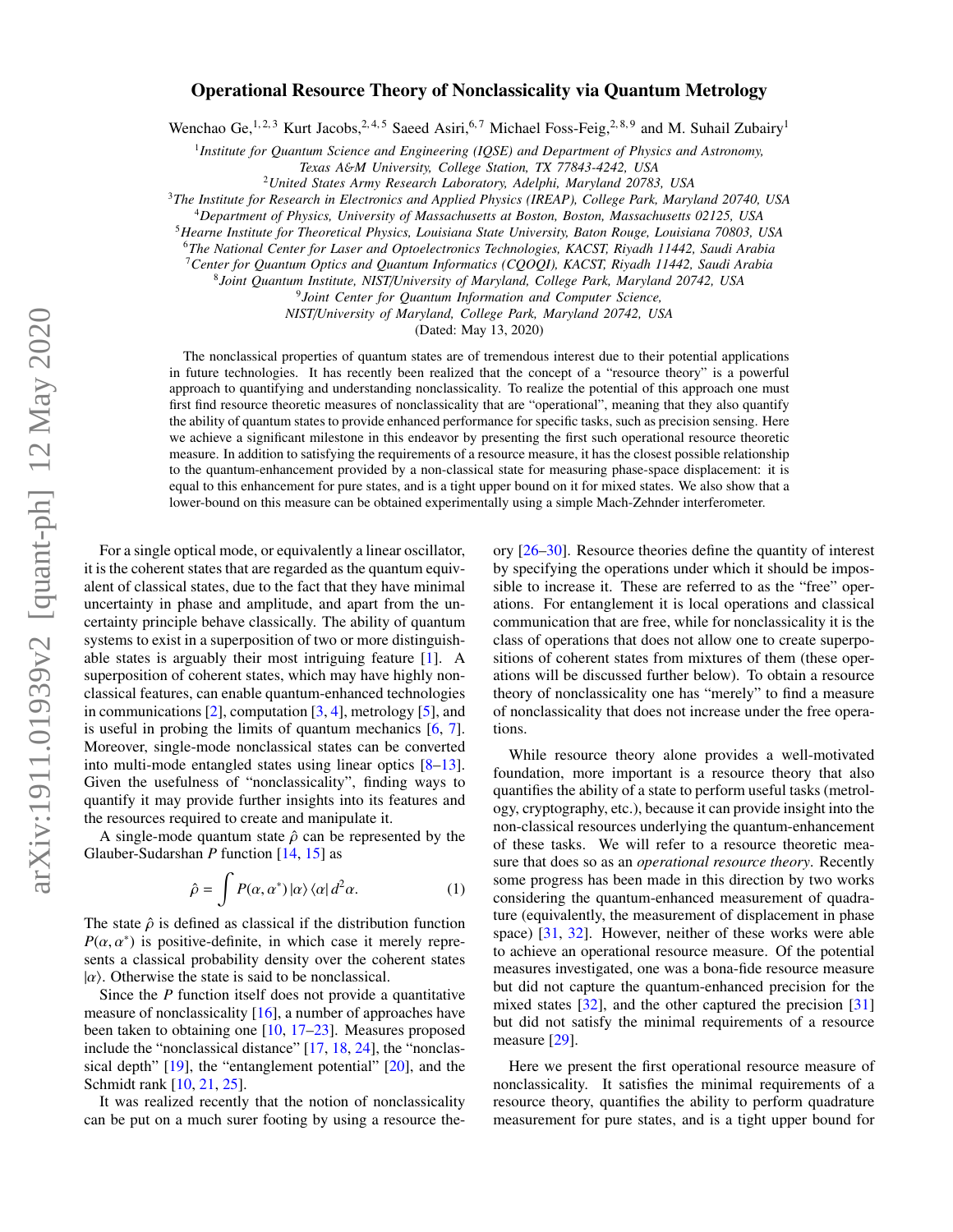the latter for mixed states. As we discuss below, for mixed states a tight upper bound is the strongest relationship that can be obtained. We also show that a lower bound on our measure can be obtained experimentally using the simplest interferometric configuration, the Mach-Zehnder interferometer (MZI) [\[33–](#page-7-17)[36\]](#page-7-18). We do this by showing that the MZI, when used in the "balanced" configuration, converts the ability of a state to measure quadrature directly into the ability to measure a phase shift. The phase precision of the MZI thus reveals the quadrature precision provided by the input state.

Nonclassicality has a close relationship with the concept of "macroscopicity" which attempts to quantify the "size" of a superposition [\[37\]](#page-7-19). The two concepts are very close, because a superposition of macroscopically distinguishable states is a nonclassical feature, and the metrological power of a pure quantum state is limited by its energy. As a result, measures of nonclassicality can often serve as good measures of macro-scopicity [\[31,](#page-7-14) [32\]](#page-7-15). In the final part of this Letter we discuss our measure of nonclassicality as a measure of macroscopicity.

*Metrological power of quantum states.—* To measure a classical parameter,  $\theta$ , one applies a transformation  $e^{i\theta \hat{G}}$  to a system and then measures the system to determine the paramtem and then measures the system to determine the parameter from the change that the transformation has induced. The precision with which one can measure the parameter depends on the initial state of the system,  $\hat{\rho}$ , and is captured by the quantum Fisher information (QFI) [\[36,](#page-7-18) [38,](#page-7-20) [39\]](#page-7-21). For a pure state,  $|\psi\rangle$ , the QFI for a parameter  $\theta$  and transformation  $U(\theta) = e$ <br> $\psi(\theta)$  For conven  $i\theta$ <sup>*i*θ $\hat{G}$ </sup> is four times the variance of  $\hat{G}$  in state  $|\psi\rangle$ . For convenience here we will drop the factor of four and define the OFI denoted by  $F_{\hat{e}}(|\psi\rangle)$  simply as the variance: define the QFI, denoted by  $F_{\hat{G}}(\vert \psi \rangle)$ , simply as the variance:  $F_{\hat{G}}(|\psi\rangle) = \langle \psi | (\Delta \hat{G})^2 | \psi \rangle$  where  $\Delta \hat{G} \equiv \hat{G} - \langle \hat{G} \rangle$ . For mixed states the OFI is the convex roof of the variance [36, 39] namely the QFI is the convex roof of the variance  $[36, 39]$  $[36, 39]$  $[36, 39]$ , namely

$$
F_{\hat{G}}(\hat{\rho}) = \min_{\{p_j, |\psi_j\rangle\}} \left\{ \sum_j p_j \langle \psi_j | (\Delta \hat{G})^2 | \psi_j \rangle \right\},\tag{2}
$$

in which the minimization is over all ensembles  $\{p_j, |\psi_j\rangle\}$ , for which  $\hat{\rho} = \sum_i p_i |\psi_i\rangle \langle \psi_i|$  and  $p_i > 0$ . Here we will be conwhich  $\hat{\rho} = \sum_j p_j |\psi_j\rangle \langle \psi_j|$  and  $p_j > 0$ . Here we will be con-<br>cerned mainly with the OFI for the quadratures, defined by cerned mainly with the QFI for the quadratures, defined by √  $\hat{X}_{\mu} = i\left(e^{-i\mu}\hat{a}^{\dagger} - e^{i\mu}\hat{a}\right)/\sqrt{2}$  in which  $\hat{a}$  is the annihilation operator for the mode and  $\mu \in [0, 2\pi]$ . We will mainly be interested<br>in the OFI for the quadrature for which the OFI is maximal in the QFI for the quadrature for which the QFI is maximal. We will write this simply as  $F_X(\hat{\rho})$ , which is given by

$$
F_X(\hat{\rho}) = \max_{\mu} \left[ \min_{\{p_j, |\psi_j\rangle\}} \left\{ \sum_j p_j \langle \psi_j | (\Delta \hat{X}_{\mu})^2 | \psi_j \rangle \right\} \right].
$$
 (3)

We will define the *metrological power* of a quantum state as the amount by which its QFI is greater than the maximum value for any classical state. Since the maximum classical value for the quadrature variance is 1/2, the metrological power for quadrature measurement is  $W(\hat{\rho}) = \max[F_X(\hat{\rho}) 1/2$ , 0] and  $W > 0$  provides a nonclassicality criterion [\[40\]](#page-7-22). This operational quantity captures the ability of nonclassical states to enhance metrology, but it is not a measure of nonclassicality because there are mixed non-classical states for which  $F_X(\hat{\rho}) \leq 1/2$ . An example is given by the class

of states  $\hat{\rho}(p) = (1-p)|0\rangle\langle 0| + p|1\rangle\langle 1|$  for which  $W =$  $\max\{p(2p-1), 0\}$  by calculating  $F_X(\hat{\rho})$  via the eigenstate decomposition [\[36,](#page-7-18) [39\]](#page-7-21). Because of this property, for mixed states the closest possible relationship between a resource theoretic measure and the metrological power is that the former provides a tight upper bound on the latter. We note that singlemode Gaussian states are a special class for which  $W$  is a necessary and sufficient condition for nonclassicality [\[32\]](#page-7-15).

*Resource theory of nonclassicality.—* To obtain a resource theory of nonclassicality  $[26, 29]$  $[26, 29]$  $[26, 29]$ , one must find a measure of nonclassicality,  $N(\hat{\rho})$ , that satisfies two conditions: (i) Non-negativity:  $N(\hat{\rho}) \ge 0$  for any state  $\hat{\rho}$  where the equality holds if and only if  $\hat{\rho}$  is classical; (ii) Weak monotonicity: N cannot be increased by any classical operation Λ, i.e.,  $N(\Lambda[\hat{\rho}]) \leq N(\hat{\rho})$ . A classical operation  $\Lambda$  is defined as augmentation by any number of classical states (those defined by Eq. $(1)$ ), the application of any passive linear optical operations and displacements, and tracing out of the auxiliary modes. The classical operations are the free operations within the resource theory [\[26,](#page-7-12) [32\]](#page-7-15).

It has been suggested that a resource theoretic measure of nonclassicality should also satisfy two further conditions [\[26,](#page-7-12) [29\]](#page-7-16). These are (iii) strong monotonicity and (iv) convexity. A measure is strongly monotonic when it does not increase, on average, even when a subset of the modes are measured, discarded, and further classical operations are performed dependent on the results of the measurements. Further rounds of measuring and discarding modes and subsequent conditiional operations may also be made. A measure, denoted by  $N(\hat{\rho})$ , is convex when it obeys  $\sum_j p_j \mathcal{N}(\hat{\rho}_j) \geq \mathcal{N}(\sum_j p_j \hat{\rho}_j)$  for any quantum states  $\hat{\rho}_j$  and probabilities  $p_j$ . quantum states  $\hat{\rho}_j$  and probabilities  $p_j$ .

To-date, the only proposed metrological measure that is a resource measure (i.e., that has been shown to satisfy (i) and (ii) above) was defined as the minimum, over all ensembles  $\{p_j, |\psi_j\rangle\}$  that decompose  $\rho$ , of  $\sum_j p_j Q_j$  where  $Q_j \equiv$  $\int_0^{2\pi} \langle \psi_j | (\Delta \hat{X}_{\mu})^2 | \psi_j \rangle d\mu/(2\pi) - 1/2$  [\[31,](#page-7-14) [32\]](#page-7-15). This resource mea-<br>sure denoted by  $Q(\rho)$  in [32] is the convex roof of the avsure, denoted by  $Q(\rho)$  in [\[32\]](#page-7-15), is the convex roof of the average quadrature variance of  $\hat{\rho}$  [\[41\]](#page-7-23). While *Q* satisfies all four resource-measure properties above, it only quantifies the quantum-enhanced precision for pure states, for which it is the value of this precision averaged over all quadratures [\[32\]](#page-7-15).

*Operational resource measure of nonclassicality.—* Our operational resource measure is

$$
\mathcal{N}(\hat{\rho}) = \min_{\{p_j, |\psi_j\rangle\}} \left\{ \max_{\mu} \sum_{j} p_j \langle \psi_j | (\Delta \hat{X}_{\mu})^2 | \psi_j \rangle \right\} - \frac{1}{2}
$$

$$
= \min_{\{p_j, |\psi_j\rangle\}} \left\{ \sum_{j} p_j \left( \bar{n}_j - |\bar{\alpha}_j|^2 \right) + \left| \sum_{j} p_j \left( \bar{\xi}_j - \bar{\alpha}_j^2 \right) \right| \right\}, \quad (4)
$$

in which the minimization is over all ensembles,  $\{p_j, |\psi_j\rangle\}$ , that decompose  $\hat{\phi}$ . For convenience we have defined the mothat decompose  $\hat{\rho}$ . For convenience we have defined the moments  $\bar{n}_j \equiv \langle \psi_j | \hat{a}^\dagger \hat{a} | \psi_j \rangle$ ,  $\bar{\xi}_j \equiv \langle \psi_j | \hat{a}^2 | \psi_j \rangle$ , and  $\bar{\alpha}_j \equiv \langle \psi_j | \hat{a} | \psi_j \rangle$ .<br>With the help of a set of orthogonal vectors  $\{ |\vec{i}\rangle_{\alpha} \}$  from With the help of a set of orthogonal vectors,  $\{|j\rangle_E\}$ , from an additional mode *E*, we can construct an extended state  $\hat{\rho}_E \equiv \sum_j p_j |\psi_j\rangle \langle \psi_j| \otimes |j\rangle_E \langle j|$  allowing us to write  $N(\hat{\rho})$  in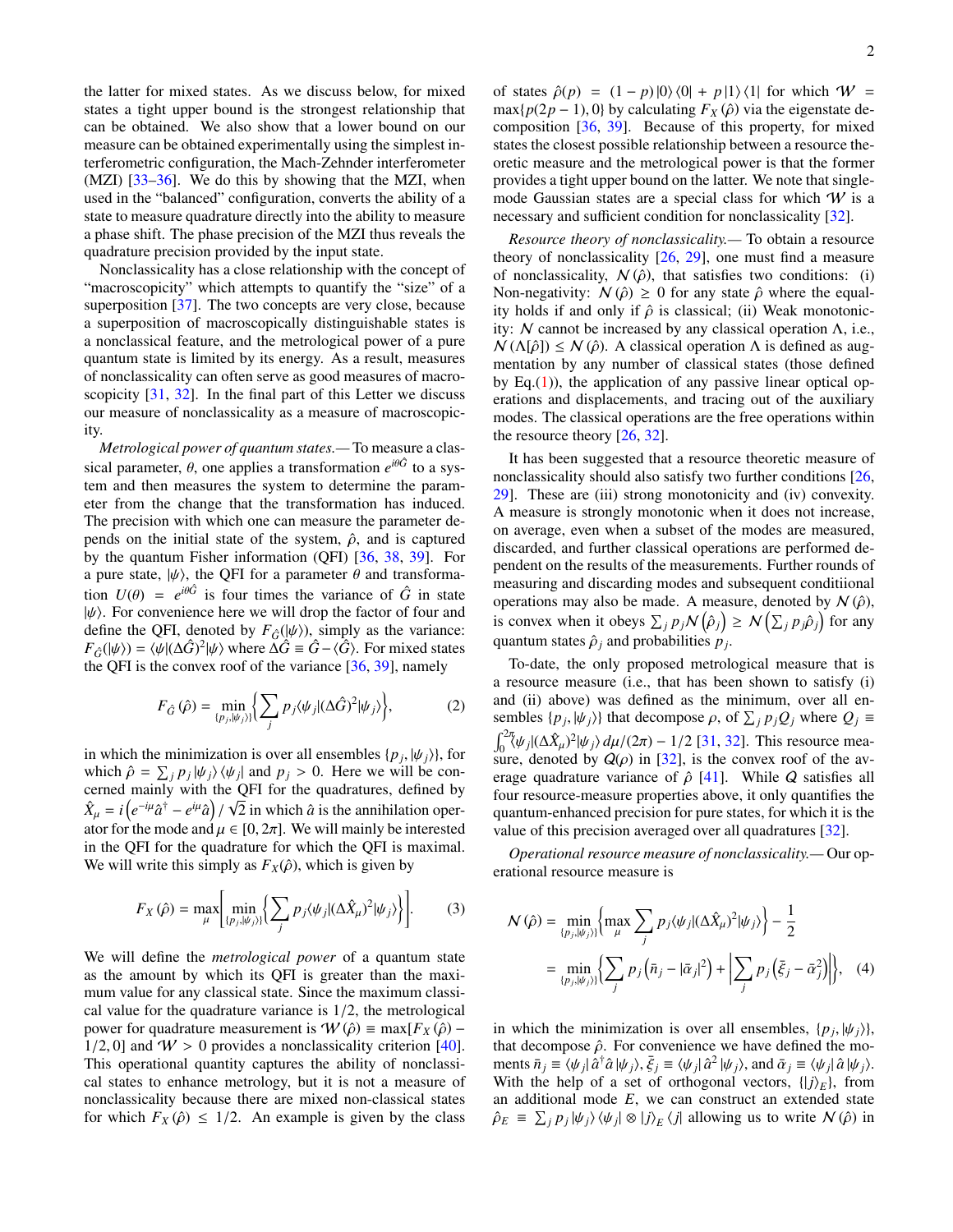

<span id="page-2-1"></span>FIG. 1. Diagramatic depiction of a balanced Mach-Zehnder interferometer. In the part labelled "preparation" the input state  $\hat{\rho}$  is combined with a coherent state  $|\alpha_r\rangle$  at a 50/50 beamsplitter. The phase shift to be measured is then applied in an opposite direction to both output modes to create the two-mode state  $\sigma_{\theta}$ . Finally  $\sigma_{\theta}$  is measured after combining both modes at a second 50/50 beamsplitter after combining both modes at a second 50/50 beamsplitter.

the more compact form

$$
\mathcal{N}\left(\hat{\rho}\right) = \min_{\{p_i,|\psi_i\rangle\}} \max_{\mu} F_{\hat{X}_\mu \otimes \hat{I}_E} \left(\hat{\rho}_E\right) - \frac{1}{2}.\tag{5}
$$

We show that  $N(\hat{\rho})$  satisfies non-negativity and convexity using the expression in the second line in Eq. $(A1)$ . Due to the special form in Eq.[\(5\)](#page-2-0), we can prove that  $N(\hat{\rho})$  satisfies weak monotonicity using the method provided in the supple-ment [\[42\]](#page-7-24). Moreover, the measure  $N(\hat{\rho})$  also satisfies

$$
\mathcal{N}\left(\hat{\rho}\right) \ge \mathcal{W}(\hat{\rho}).\tag{6}
$$

For pure states  $N = W$ , which in this case can be written as

$$
\mathcal{W}(|\psi\rangle) = \bar{n} - |\bar{\alpha}|^2 + |\bar{\xi} - \bar{\alpha}^2|,\tag{7}
$$

where we have defined  $\bar{n} = \langle \hat{a}^{\dagger} \hat{a} \rangle$ ,  $\bar{\xi} = \langle \hat{a}^2 \rangle$ , and  $\bar{\alpha} = \langle \hat{a} \rangle$ .<br>The first part of  $\mathcal{W}(\psi)$  the expression  $\bar{n} = |\bar{\alpha}|^2$  describes The first part of  $W(|\psi\rangle)$ , the expression  $\bar{n} - |\bar{\alpha}|^2$ , describes the contribution of the energy that cannot be removed by disthe contribution of the energy that cannot be removed by displacement operations. It is also the averaged excess variance, which for pure states can be written as  $Q(|\psi\rangle) \equiv \langle (\Delta \hat{x})^2 \rangle / 2 +$ <br> $\langle (\Delta \hat{\beta})^2 \rangle / 2 - 1/2$  in which  $\hat{x} = \hat{X}$  a and  $\hat{\beta} = \hat{X}$ <sub>o</sub> [31, 32, 43]  $\langle (\Delta \hat{p})^2 \rangle / 2 - 1/2$ , in which  $\hat{x} = \hat{X}_{\pi/2}$  and  $\hat{p} = \hat{X}_0$  [\[31,](#page-7-14) [32,](#page-7-15) [43\]](#page-7-25).<br>The second part of  $W(\psi)$  the expression  $|\bar{\xi} - \bar{\sigma}^2|$  quantifies The second part of  $W(|\psi\rangle)$ , the expression  $|\bar{\xi} - \bar{\alpha}^2|$ , quantifies the squeezing of the state the squeezing of the state.

Thus one of our main results is that we find the first operational resource theoretic measure  $N$  that both satisfies the essential requirements of a resource measure of nonclassicality, and has a strong relationship to the metrological power of quadrature variance.

*Precision of the Mach-Zehnder Interferometer.*—We now show that when we use the MZI of Fig[.1,](#page-2-1) in which a coherent state  $|\alpha_r\rangle$  is fed into one input and an arbitrary state  $\hat{\rho}$  into the other, the optimal QFI, denoted by  $F_{\theta}^{MLI}(\hat{\rho})$ , for determining the phase  $\theta$  is directly related to that of  $\hat{\rho}$  for quadrature sensthe phase  $\theta$  is directly related to that of  $\hat{\rho}$  for quadrature sens-<br>ing  $F_v(\hat{\rho})$  defined for the metrological power  $\mathcal{W}(\hat{\rho})$ . This ing,  $F_X(\hat{\rho})$ , defined for the metrological power  $W(\hat{\rho})$ . This fact has two immediate consequences. First, it means that the MZI measures a phase shift by using the displacement sensitivity of the input state  $\hat{\rho}$ , which is quantified by  $F_X(\hat{\rho})$ . Second, it means that if we replace the standard measurement configuration of the MZI with an optimal measurement, the MZI provides a measurement of the nonclassicality witness  $W(\hat{\rho})$  and a lower bound on the nonclassicality  $N(\hat{\rho})$ . Note that one obtains a lower bound on  $N(\hat{\rho})$  even with the standard MZI measurement. The optimal measurement merely provides a better lower bound.

In an MZI, two input states are combined at a beam-splitter (BS), phase shifts  $\theta_1$  and  $\theta_2$  are applied respectively to the two outputs of the BS, and these outputs are then recombined on a second BS before being measured. This configuration provides a two-parameter metrology problem described by a 2x2 QFI matrix [\[44,](#page-7-26) [45\]](#page-7-27). It has been shown that when one input is a coherent state, the optimal precision in estimating the phase difference  $\theta_1 - \theta_2$  is provided by choosing the first BS to be 50/50 (in which case the MZI is referred to as bal-anced) [\[42,](#page-7-24) [44,](#page-7-26) [46\]](#page-7-28). By setting  $\theta_1 = \theta/2 = -\theta_2$ , which is the configuration shown in Fig[.1,](#page-2-1) the optimal estimation can be equivalently described by the QFI for the single parameter θ [\[42,](#page-7-24) [44\]](#page-7-26). For an unbiased estimator <sup>Θ</sup>, the phase-estimation sensitivity satisfies the quantum Cramer-Rao bound [\[38\]](#page-7-20):

<span id="page-2-4"></span><span id="page-2-2"></span>
$$
\Delta^2 \Theta \ge \frac{1}{M F_{\theta}^{\text{MZI}}(\hat{\rho})},\tag{8}
$$

<span id="page-2-3"></span><span id="page-2-0"></span>where  $M$  is the number of repetitions. To show that the sensitivity to the phase  $\theta$  for the MZI is related to that of the input  $\hat{\rho}$ to a phase-space displacement, we use the explicit expression for the QFI [\[36,](#page-7-18) [38,](#page-7-20) [39\]](#page-7-21). This involves an eigenstate decomposition of the density matrix, and is usually expressed in terms of a complete eigenbasis for this matrix. A useful expression in terms of those eigenstates with non-zero probabilities gives [\[39\]](#page-7-21)

$$
F_{\hat{G}}(\hat{\sigma}) = \text{Tr}[\hat{G}^2 \hat{\sigma}] - \sum_{j,k} |\langle \phi_j | \hat{G} | \phi_k \rangle|^2 \left(\frac{2p_j p_k}{p_j + p_k}\right). \tag{9}
$$

<span id="page-2-5"></span>Here  $\hat{\sigma} = \sum_{j=1}^{M} p_j |\phi_j\rangle\langle\phi_j|$ , is the density matrix,  $|\phi_j\rangle$  are the  $M$  eigenstates of  $\hat{\sigma}$  with non-zero eigenvalues  $p_j$  and the sum *M* eigenstates of  $\hat{\sigma}$  with non-zero eigenvalues  $p_j$ , and the sum over *i* and *k* runs from 1 to *n*. In our case, the operator that over *j* and *k* runs from 1 to *n*. In our case, the operator that generates the phase shifts is  $\hat{J}_z = (\hat{a}^\dagger \hat{a} - \hat{b}^\dagger \hat{b})/2$ , in which  $\hat{a}$ and  $\hat{b}$  are the modes for the input state  $\hat{\rho}$  and the reference state  $|\alpha_r\rangle$ , respectively. It is simplest, however, to consider the initial BS as part of the applied transformation. In this picture, the state  $\hat{\sigma}$  in Eq.[\(9\)](#page-2-2) is the state input to the MZI,  $\hat{\sigma} = \hat{\rho} \otimes |\alpha_r\rangle\langle\alpha_r|$ , and the generator becomes  $\hat{G} = \hat{U}\hat{J}_z\hat{U}^{\dagger}$ <br>  $(\hat{\rho}\hat{b}^{\dagger} - \hat{\sigma}^{\dagger}\hat{b})/(2\hat{i})$ , where  $\hat{U} = \exp[-i\pi(\hat{\sigma}^{\dagger}\hat{b} + \hat{\sigma}\hat{b}^{\dagger})/4]$  is the  $(\hat{a}\hat{b}^{\dagger} - \hat{a}^{\dagger}\hat{b})/(2i)$ , where  $\hat{U} = \exp[-i\pi(\hat{a}^{\dagger}\hat{b} + \hat{a}\hat{b}^{\dagger})/4]$  is the transformation applied by the BS transformation applied by the BS.

Returning to the expression for the QFI, Eq.[\(9\)](#page-2-2), we note that the eigenstates of the input state  $\hat{\sigma}$  are  $|\phi_j\rangle = |\psi_j\rangle|\alpha_r\rangle$  in which the states  $|\psi_i\rangle$  are the eigenstates of the input state  $\hat{\rho}$ . Taking the partial trace over the input mode that contains the coherent state  $|\alpha_r\rangle$  gives

$$
\operatorname{Tr}[\hat{G}^2 \hat{\sigma}] = \frac{\operatorname{Tr}[\hat{a}^\dagger \hat{a}\hat{\rho}]}{4} + \frac{|\alpha_r|^2}{2} \operatorname{Tr}[\hat{X}_{\phi}^2 \hat{\rho}],\tag{10}
$$

$$
|\langle \phi_j | \hat{G} | \phi_k \rangle|^2 = \frac{|\alpha_r|^2}{2} |\langle \psi_j | \hat{X}_{\phi} | \psi_k \rangle|^2, \tag{11}
$$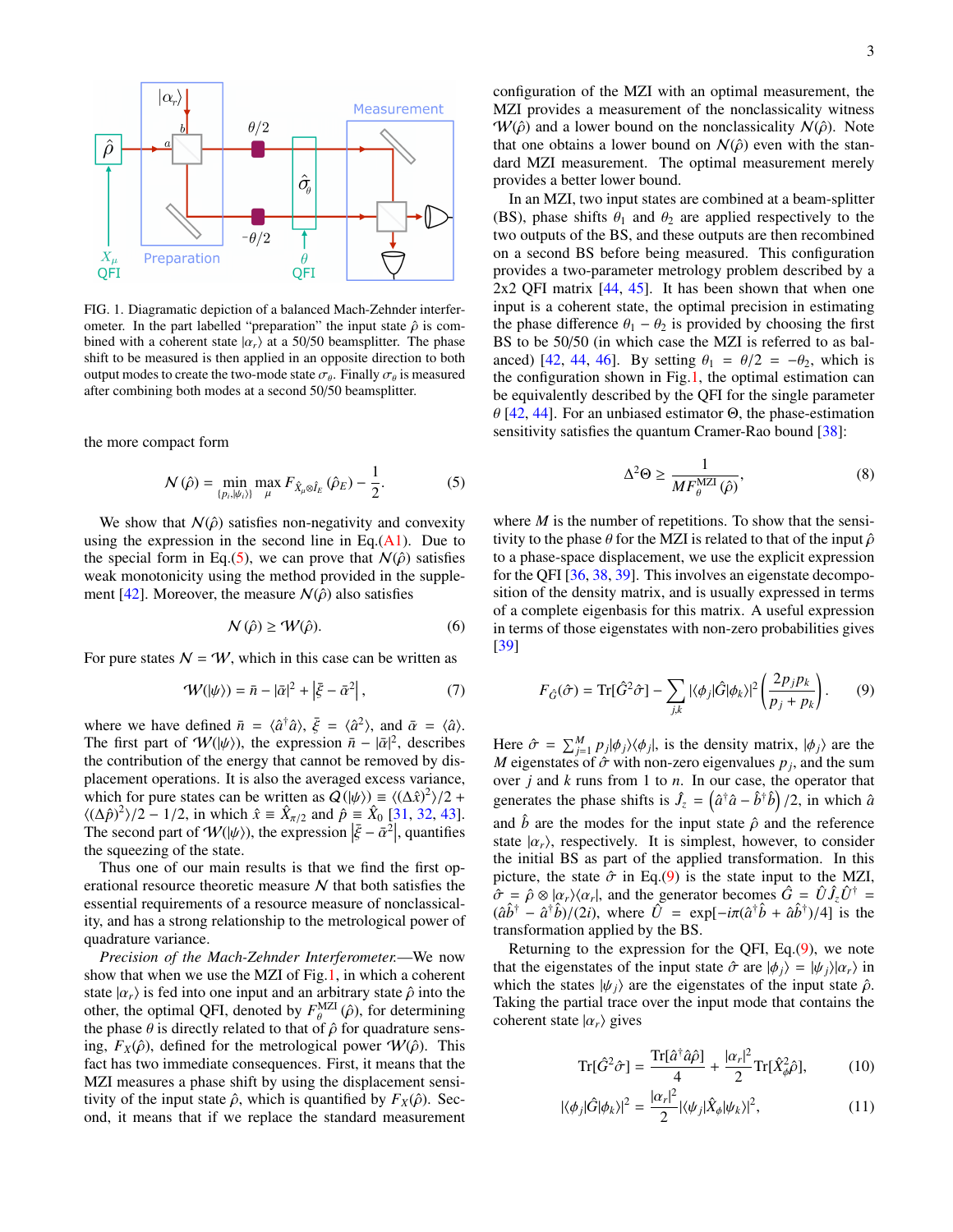in which  $\alpha_r = |\alpha_r|e^{-i\phi}$ . Substituting these into Eq.[\(9\)](#page-2-2), and choosing  $\phi$  to maximum the OFI [47], we have choosing  $\phi$  to maximum the QFI [\[47\]](#page-7-29), we have

$$
F_{\theta}^{\text{MZI}}(\hat{\rho}) = \frac{\bar{n}}{4} + \frac{|\alpha_r|^2}{2} F_X(\hat{\rho}) = \frac{N}{4} + \frac{|\alpha_r|^2}{2} \left[ F_X(\hat{\rho}) - \frac{1}{2} \right], \tag{12}
$$

where  $N = \bar{n} + |\alpha_r|^2$  is the total mean number of photons in-<br>put to the MZL and  $\bar{n} = \text{Tr}[\hat{\alpha}^\dagger \hat{\alpha}\hat{\alpha}]$  and  $|\alpha|^2$  are the average put to the MZI, and  $\bar{n} = Tr[\hat{a}^{\dagger} \hat{a} \hat{\rho}]$  and  $|\alpha_r|^2$  are the average numbers of photons in  $\hat{a}$  and  $|\alpha_r|$  respectively numbers of photons in  $\hat{\rho}$  and  $|\alpha_r\rangle$ , respectively.

It follows from Eq.  $(12)$  that the MZI will achieve Heisenberg-limited phase sensing (that is,  $F_{\theta}^{MZI}(\hat{\rho})$  will scale<br>as  $N^2$  [341) if  $F_{\phi}(\hat{\rho})$  is proportional to  $\bar{\theta}$  and we choose as  $N^2$  [\[34\]](#page-7-30)) if  $F_X(\hat{\rho})$  is proportional to  $\bar{n}$  and we choose<br> $|\alpha|^2 \sim \bar{n}$ . This is true, for example, for all the classes  $|\alpha_r|^2 \sim \bar{n}$ . This is true, for example, for all the classes<br>of states for which N is shown in Table I. These classes of states for which  $N$  is shown in Table [I.](#page-3-1) These classes are: Fock states,  $|n\rangle$  (the eigenstates of  $a^{\dagger}a$  with eigenvalue *n*); a superposition of two Fock states  $|\phi(n)\rangle$  ≡  $\frac{1}{\sqrt{2}}$  (|0) + |*n*)) for *n* > 2; squeezed vacuum states  $|\xi\rangle = S(\xi)$  |0) where  $S(\xi) = \exp(\frac{1}{2}\xi \hat{a}^{\dagger 2} - \frac{1}{2}\xi^* \hat{a}^2)$ ; and "cat" states  $|\alpha\rangle_{\pm} =$  $N_{\pm}^{-1/2}$  ( $|\alpha\rangle \pm |-\alpha\rangle$ ) with  $N_{\pm} = 2 \pm 2e^{-2|\alpha|^2}$ . We note that for any<br>pure state  $|\psi\rangle$  using the Cauchy-Schwarz inequality one has pure state  $|\psi\rangle$ , using the Cauchy-Schwarz inequality one has  $|\vec{z}| = |\langle \psi | \hat{z}^2 | \psi \rangle| \le |\langle \psi | \hat{z}^2 | \psi \rangle|$  $\left|\frac{\zeta}{\zeta}\right| = \left|\langle \psi | \hat{a}^2 | \psi \rangle \right| \leq \sqrt{\langle \psi | \hat{a} \hat{a}^\dagger | \psi \rangle \langle \psi | \hat{a}^\dagger \hat{a} | \psi \rangle} = \sqrt{\bar{n} (\bar{n} + 1)}$ . One can also show that the maximum is achieved if and only if  $\psi \rangle$ . can also show that the maximum is achieved if and only if  $|\psi\rangle$ is a squeezed state  $[42]$ . Under the measure N, the squeezed states are thus the most nonclassical and the most useful in the MZI for a fixed energy  $\bar{n}$  [\[45\]](#page-7-27).

By rearranging Eq. $(12)$  we obtain the nonclassicality witness W directly in terms of the QFI for the MZI:

$$
\mathcal{W}(\hat{\rho}) = \max \left\{ \frac{F_{\theta}^{\text{MZI}}(\hat{\rho}) - N/4}{|\alpha_r|^2/2}, 0 \right\}.
$$
 (13)

Since  $W$  is a necessary and sufficient condition for nonclassicality for all Gaussian states, the preparation part of the MZI provides a state,  $\hat{\sigma}_{\theta}$  (see Fig. [1\)](#page-2-1), that is sufficient to fully determine the nonclassicality of that class [\[48–](#page-7-31)[50\]](#page-7-32). However, to do so one must in general replace the measurement part of the MZI with an optimal measurement for the given input state  $\hat{\rho}$ . Explicit optimal measurement schemes have been determined for certain classes of Gaussian states [\[51,](#page-7-33) [52\]](#page-7-34). For all pure states that have a real projection coefficient in the Dicke basis, the optimal measurement is achieved by recording the number of photons detected by each detector after the second BS [\[45\]](#page-7-27).

We stated above that the MZI provides a simple experimental procedure to obtain a lower bound on the nonclasicality,  $N(\rho)$ . Combining Eqs. [\(6\)](#page-2-3), [\(8\)](#page-2-4), and [\(13\)](#page-3-2) provides the explicit expression for this lower bound in terms of the precision of the MZI,  $\Delta^2\Theta$ :

$$
N(\hat{\rho}) \ge \frac{4 - NM\Delta^2 \Theta}{2M|\alpha_r|^2 \Delta^2 \Theta}.
$$
 (14)

*Quantifying macroscopicity.*— Creating superpositions of distinguishable states becomes harder as the "size" of the superposition increases. Here "size" may refer to the distance between the superposed states and/or the mass or energy of these states. For a linear oscillator, and equivalently a single mode, the distance between the superposed states is closely related to the energy of these states, so we can expect good

<span id="page-3-1"></span>TABLE I. Nonclassicality for some classes of pure states. Definitions of these classes are given in the text.

<span id="page-3-0"></span>

|             | $ n\rangle$ | $ \phi(n)\rangle$ | $ \xi\rangle$ , $\xi = re^{i\phi}$ | $ \alpha\rangle_{+}$           |
|-------------|-------------|-------------------|------------------------------------|--------------------------------|
| N           | n           | n/2               | $(e^r-1)/2$                        | $ \alpha ^2 (N_+ + N_-) / N_+$ |
| $N/\bar{n}$ |             |                   | $1 + \sqrt{1 + 1/\bar{n}}$         | $1 + N_{+}/N_{+}$              |

measures of the size, or *macroscopicity* [\[37\]](#page-7-19) of a superposition to scale with energy.

As discussed in the introduction, the notions of nonclassicality and macroscopicity are very similar, and it is therefore natural to examine how nonclassicality measures quantify the latter. Recent studies have considered the OFI [\[53,](#page-7-35) [54\]](#page-7-36) and a measure of coherence [\[55\]](#page-7-37) in this context. Here we show that N has an intuitive interpretation in terms of macroscopicity.

Consider a pure state  $|\psi\rangle = \sum_{k=1}^{L} c_j |\alpha_j\rangle$  that is a superpotion of the *L* coherent states  $|\alpha_1\rangle$ . The complex amplitudes sition of the *L* coherent states  $|\overrightarrow{a_j}|$ . The complex amplitudes  $\alpha_i$  and the coefficients  $c_j$  satisfy the normalization condition  $\sum_{j,k} c_j c_k^* \langle \alpha_k | \alpha_j \rangle = 1$  (the amplitudes appear in this condition because the coherent states are not orthogonal). We present because the coherent states are not orthogonal). We present the full expression for N in terms of  $\alpha_j$  and  $c_j$  in the supple-<br>ment [42] As for any pure superposition of coherent states ment [\[42\]](#page-7-24). As for any pure superposition of coherent states, the quantity  $\bar{n} - |\bar{\alpha}|^2$  that appears in N (Eq.[\(7\)](#page-2-5)) is positive. Denoting the phase space distance between two coherent states noting the phase space distance between two coherent states  $|\alpha_j\rangle$  and  $|\alpha_k\rangle$  by  $d_{jk} \equiv \alpha_j - \alpha_k$ , and their overlap (inner product) by  $f_{jk} \equiv \langle \alpha_k | \alpha_j \rangle$ , we find that

<span id="page-3-3"></span><span id="page-3-2"></span>
$$
\bar{n} - |\bar{\alpha}|^2 = \frac{1}{2} \sum_{j,k}^{L} |c_j|^2 |c_k|^2 |d_{jk}|^2 (1 - |f_{jk}|^2) + \sum_{j \neq k \neq l}^{L} c_j^* |c_k|^2 c_l d_{jk}^* d_{lk} (f_{lj} - f_{lk} f_{kj}) + \frac{1}{2} \sum_{j \neq k \neq l \neq m}^{L} c_j^* c_k^* c_l c_m d_{jk}^* d_{ml} f_{mj} f_{lk}.
$$
 (15)

The expression for the other part of N, namely  $|\bar{\xi} - \bar{\alpha}^2|$ , contains very similar terms [42]. The first line in Eq. (15) contains tains very similar terms  $[42]$ . The first line in Eq.[\(15\)](#page-3-3) contains contributions that come solely from pairs of coherent states, and the second and third lines from triples and quadruples, respectively. When all the coherent states are far enough apart that they are approximately mutually orthogonal, all terms vanish except for the first term on the first line. In that case  $|\bar{\xi} - \bar{\alpha}^2| = \bar{n} - |\bar{\alpha}|^2$  and we have

$$
\mathcal{N}(|\psi\rangle) = \sum_{j,k}^{L} |c_j|^2 |c_k|^2 |d_{jk}|^2.
$$
 (16)

Since we can interpret  $P_{j,k} = |c_j|^2 |c_k|^2$  as the probability of oc-<br>currence of each pair of coberent states, the non-classicality currence of each pair of coherent states, the non-classicality in this case is merely the mean square of the phase-space distances between pairs of coherent states. This gives  $N$  a very simple interpretation in phase space.

*Summary.*— Here we have presented the first operational resource-theoretic measure of nonclassicality, in which the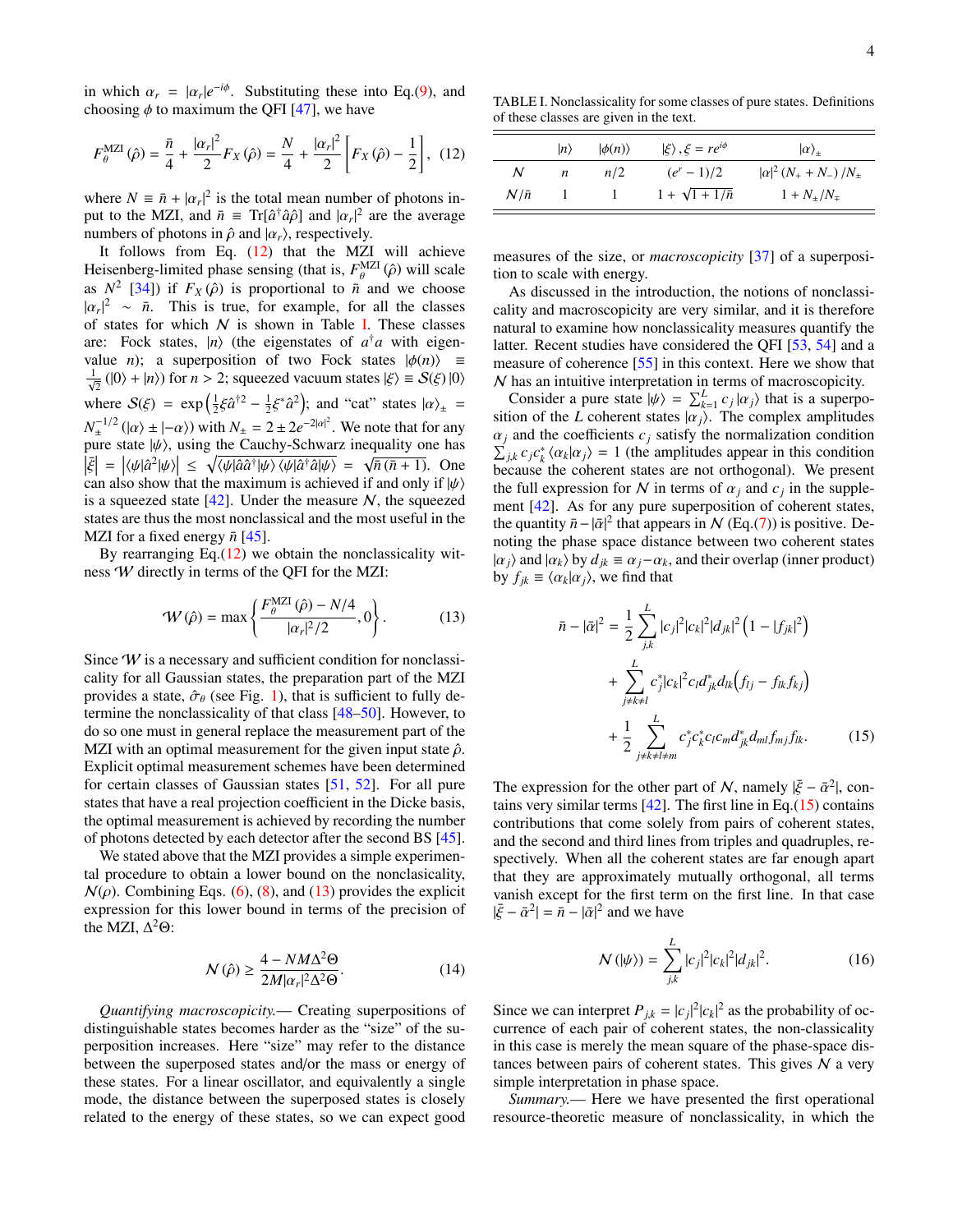operational component is the ability of a state to measure displacement in phase space. We have also shown that it provides a quantifier of macroscopicity with a simple geometrical interpretation in phase space. Important open questions that will further the understanding of nonclasicality and its manipulation involve finding resource theoretic measures that quantify metrology of other quantities such as phase shifts, and as well as other technologically relevant tasks.

*Acknowledgments:* This research was supported by a grant from King Abdulaziz City for Science and Technology (KACST).

## SUPPLEMENTAL MATERIALS

In the supplemental materials, we provide detailed derivations about our results in the main manuscript. In Sec. [A,](#page-4-1) we prove the properties of our nonclassicality measure  $N$ , including the requirements from the resource theory, some inequality relations, and the derivation of the most nonclassical state for a fixed energy. In Sec. [B,](#page-5-0) we prove that the *balanced* MZI achieves the maximum quantum Fisher information (QFI) for an input state  $\hat{\rho} \otimes |\alpha_r\rangle \langle \alpha_r|$ . In Sec. [C,](#page-6-9) we provide the full expression of nonclassicality in terms of coherent superposiexpression of nonclassicality in terms of coherent superpositions.

### <span id="page-4-1"></span>A. Properties of our nonclassicality

#### 1. Resource theory requirements

Here we prove several properties from the resource theory on our nonclassicality measure defined as

$$
N(\hat{\rho}) = \min_{\{p_j, |\psi_j\rangle\}} \left\{ \max_{\mu} \sum_{j} p_j \left( \Delta \hat{X}_{\mu} \right)_{\psi_j}^2 \right\} - \frac{1}{2}
$$
  

$$
= \min_{\{p_j, |\psi_j\rangle\}} \left\{ \sum_{j} p_j \left( \bar{n}_j - |\bar{\alpha}_j|^2 \right) + \left| \sum_{j} p_j \left( \bar{\xi}_j - \bar{\alpha}_j^2 \right) \right| \right\}
$$
  

$$
= \min_{\{p_i, |\psi_i\rangle\}} \max_{\mu} F_{\hat{X}_{\mu} \otimes \hat{I}_{E}} (\hat{\rho}_E) - \frac{1}{2}, \tag{A1}
$$

where  $\hat{\rho} = \sum_j p_j |\psi_j\rangle \langle \psi_j|$ ,  $\hat{X}_{\mu} = i (e^{-i\mu} \hat{a}^{\dagger} - e^{i\mu} \hat{a}) / \sqrt{\frac{2}{\pi}}$  $\lim_{h \to 0} \mu \hat{x} + \cos \mu \hat{p}$ , and  $\hat{\rho}_E \equiv \sum_j p_j |\psi_j\rangle \langle \psi_j| \otimes |j\rangle_E \langle j|$  with  $|j\rangle_E$ <br>orthogonal vectors in an additional mode *F*. The last line can  $2 =$ orthogonal vectors in an additional mode *E*. The last line can be verified from the definition of the QFI  $F_{\hat{X}_{\mu}\otimes\hat{I}_{E}}(\hat{\rho}_{E})$  of the quadrature  $\hat{X}_{\mu} \otimes \hat{I}_{E}$  for the state  $\hat{\rho}_{E}$ . Same to the main text, we rescale the OEI by a factor of 4 rescale the QFI by a factor of 4.

*(i) Non-negativity*: For an arbitrary state, it can be given by  $\hat{\rho} = \sum_j p_j |\psi_j\rangle\langle\psi_j|$  with  $p_j > 0$ . For a classical state  $\mathcal{N}(\hat{\rho}) = 0$  by decomposing the state using coherstate,  $N(\hat{\rho}) = 0$  by decomposing the state using coherent states. For a nonclassical state, at least one of the decomposed state, say  $|\psi_s\rangle$ , is not a coherent state by definition. Using Cauchy-Schwarz inequality, we have definition. Using Cauchy-Schwarz inequality, we have  $|\bar{\alpha}_s| = |\langle \psi_s | a | \psi_s \rangle| \le \sqrt{\langle \psi_s | \psi_s \rangle \langle \psi_s | a^{\dagger} a | \psi_s \rangle} = \sqrt{\bar{n}_s}$ , where the equality holds only if  $a | \psi_s$  and  $| \psi_s$  are parallel to each the equality holds only if  $a|\psi_s\rangle$  and  $|\psi_s\rangle$  are parallel to each other, which means  $|\psi_s\rangle$  is a coherent state [\[56\]](#page-7-38). Since  $|\psi_s\rangle$ <br>is not a coherent state, we have  $|\bar{\alpha}| < \sqrt{\bar{n}}$  and  $\mathcal{N}(\hat{\alpha}) > 0$ is not a coherent state, we have  $|\bar{\alpha}_s| < \sqrt{\bar{n}_s}$  and  $N(\hat{\rho}) > 0$ .

Therefore,  $N(\hat{\rho}) > 0$  if and only if when the state  $\hat{\rho}$  is a nonclassical state.

*(ii) Weak monotonicity*: An arbitrary linear optical mapping on the state  $\hat{\rho}$  can be described by

$$
\Lambda(\hat{\rho}) = \text{Tr}_A \left[ \mathcal{U}\hat{\rho} \otimes \hat{\rho}_A \mathcal{U}^{\dagger} \right] = \sum_j \hat{K}_j \hat{\rho} \hat{K}_j^{\dagger} = \sum_j q_j \hat{\sigma}_j, \quad (A2)
$$

where  $\hat{\rho}_A$  is a classical ancilla state,  $\mathcal U$  is the linear optical unitary, and  $\hat{K}_j$  are Kraus operators with  $\sum_j \hat{K}_j^{\dagger} \hat{K}_j = \hat{I}$ . The probabilities are  $q_j = \text{Tr} \left( \hat{K}_j \hat{\rho} \hat{K}_j^{\dagger} \right)$  $\phi_j^{\dagger}$ ), and the post-selected states are  $\hat{\sigma}_j = (\hat{K}_j \hat{\rho} \hat{K}_j^{\dagger})$  $\int_{i}^{\dagger}$  *j*  $/q_j = \sum_{i} p_i |\phi_{ij}\rangle \langle \phi_{ij}|$ , where  $|\phi_{ij}\rangle =$  $\hat{K}_j |\psi_j\rangle / \sqrt{q_j}$  with a decomposition  $\hat{\rho} = \sum_i p_i |\psi_i\rangle \langle \psi_i|$ .

From our definition Eq.  $(A1)$ , we have the following inequality

<span id="page-4-2"></span>
$$
N[\Lambda(\hat{\rho})] + \frac{1}{2} = N\left(\sum_{i,j} p_i q_j |\phi_{ij}\rangle \langle \phi_{ij}| \right) + \frac{1}{2}
$$
  

$$
\leq \max_{\mu} F_{\hat{X}_{\mu} \otimes \hat{I}_{E} \otimes \hat{I}_{A'}} \left(\sum_{i,j} p_i q_j |\phi_{ij}\rangle \langle \phi_{ij}| \otimes |i\rangle_E \langle i| \otimes |j\rangle_{A'} \langle j| \right),
$$
(A3)

<span id="page-4-0"></span>where  $|j\rangle_{A'}$  are orthogonal vectors on an ancilla mode  $A'$ . We can choose the mode  $E$  to be independent from the linear optical mapping  $U$  and the mode  $A'$ . Since the mapping  $\Lambda$  is linear and  $|i\rangle_E$  are independent from the mapping, we can have  $\Lambda(\hat{\rho}_E) = \sum_i p_i \Lambda(|\psi_i\rangle \langle \psi_i|) \otimes |i\rangle_E \langle i|$ . According<br>to Ref. [26] there exists a classical ancilla state  $\rho_{\text{A}}\omega$  and to Ref. [\[26\]](#page-7-12), there exists a classical ancilla state  $\rho_{AA'}$  and a linear optical unitary U such that  $Tr_A [\mathcal{U}\hat{\rho}_E \otimes \hat{\rho}_{AA'} \mathcal{U}^{\dagger}] = \sum_{\text{D,Q}} \rho_{AA} \Delta(\hat{\rho}_{A}) \langle \hat{\rho}_{A} | \hat{\rho}_{A'} | \hat{\rho}_{A'} | \hat{\rho}_{A'} | \hat{\rho}_{A'} | \hat{\rho}_{A'} | \hat{\rho}_{A'} | \hat{\rho}_{A'} | \hat{\rho}_{A'} | \hat{\rho}_{A'} | \hat{\rho}_{A'} | \hat{\rho}_{A'} | \hat{\rho}_{A'} | \hat{\rho}_{A'} | \hat{\rho}_{A'} | \hat{\$  $\sum_{i,j} p_i q_j |\phi_{ij}\rangle \langle \phi_{ij}| \otimes |i\rangle_E \langle i| \otimes |j\rangle_A \langle j|$ . Using the contractivity of partial trace on the OFI [39] the last line in Eq. (43) can of partial trace on the QFI  $[39]$ , the last line in Eq.  $(A3)$  can be upper bounded by

$$
\max_{\mu} F_{\hat{X}_{\mu} \otimes \hat{I}_E \otimes \hat{I}AA'} \left( \mathcal{U} \hat{\rho}_E \otimes \hat{\rho}_{AA'} \mathcal{U}^{\dagger} \right). \tag{A4}
$$

By writing  $\hat{\rho}_{AA'}$  =  $\sum_{k} r_k |\alpha_k\rangle \langle \alpha_k|$  with  $|\alpha_k\rangle$  a<br>coherent state in the AA' modes and  $\Sigma_r r_l$  = coherent state in the  $AA'$  modes and  $\sum_k r_k$  = 1, we have  $F_{\hat{X}_{\mu}\otimes \hat{I}_{E}\otimes \hat{I}_{AA'}}(\mathcal{U}\hat{\rho}_{E}\otimes \hat{\rho}_{AA'}\mathcal{U}^{\dagger})$ ≤  $\sum_{k} r_{k} F_{\hat{X}_{\mu} \otimes \hat{I}_{L} \otimes \hat{I}_{L} A} \left( \mathcal{U} \hat{\rho}_{E} \otimes |\alpha_{k} \rangle \langle \alpha_{k} | \mathcal{U}^{\dagger} \right)$  from the convexity of the QFI. By transforming the operators, we have  $\mathcal{U}\hat{X}_{\mu}\otimes \hat{I}_E \otimes \hat{I}A^{\lambda'}\mathcal{U}^{\dagger} = \hat{X}_{\mu}^U + \hat{X}_{AA}^{\lambda}, \text{ where } \hat{X}_{\mu}^U = \hat{X}_{\mu}^U \hat{X}_{\mu}^{\lambda} \hat{X}_{\mu}^{\lambda}$  $-i e^{i\mu} (U_{11} \hat{a} + h.c.) / \sqrt{2}, \ \hat{X}_{AA'} = -i e^{i\mu} \sum_{j=2}^{N_A} U_{1j} \hat{a}_j / \sqrt{2} + h.c.,$ and  $\hat{a}_i$  are annihilation operators of the anneilla modes. According to the additivity of the QFI under tensoring [\[39\]](#page-7-21),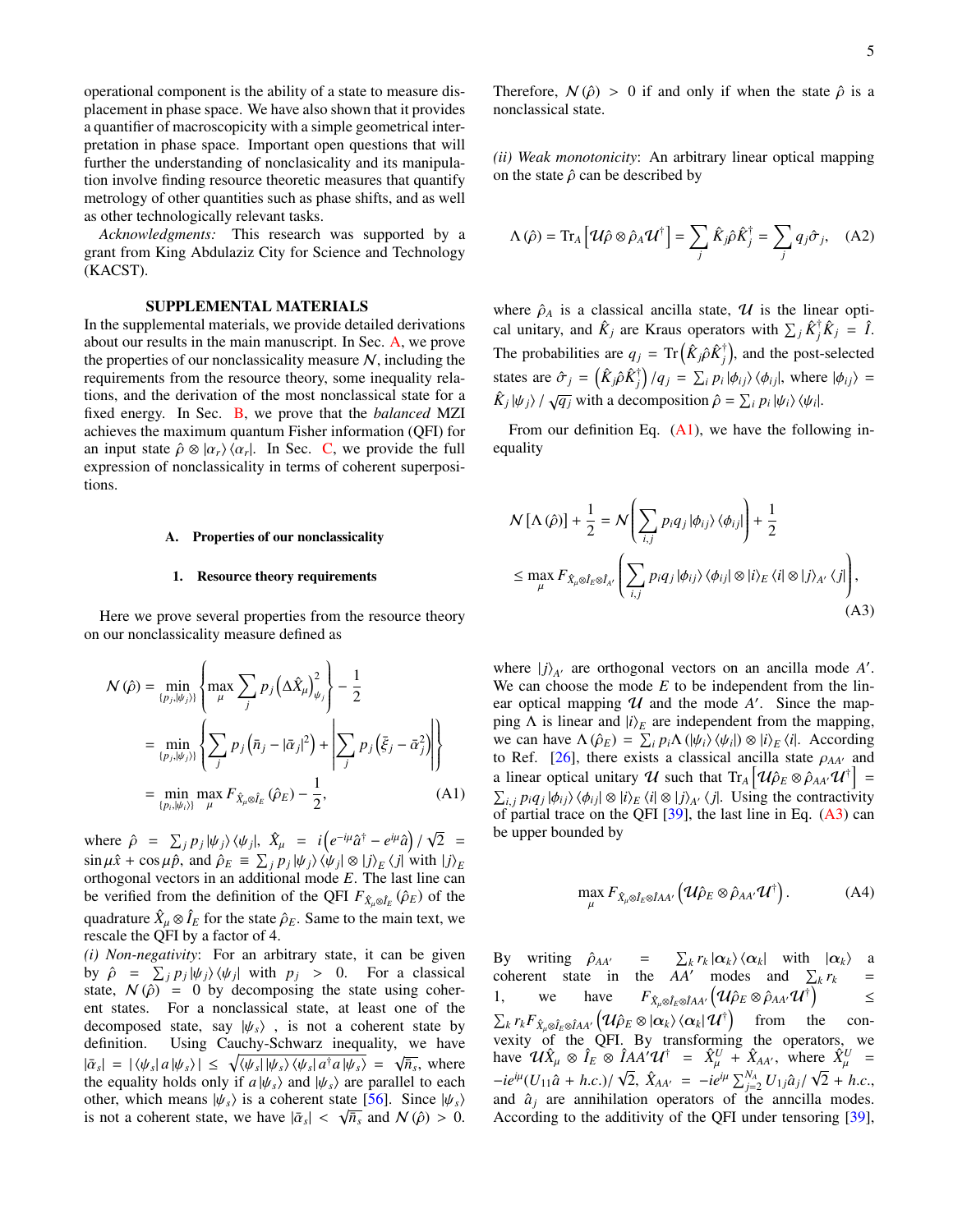we obtain

$$
\max_{\mu} F_{\hat{X}_{\mu} \otimes \hat{I}_{E} \otimes \hat{I}_{AA'}} \left( \mathcal{U} \hat{\rho}_{E} \otimes |\alpha_{k} \rangle \langle \alpha_{k} | \mathcal{U}^{\dagger} \right)
$$
\n
$$
= \max_{\mu} \left[ F_{\hat{X}_{\mu}^{U}} (\hat{\rho}_{E}) + F_{\hat{X}_{AA'}} (|\alpha_{k} \rangle \langle \alpha_{k}|) \right]
$$
\n
$$
= |U_{11}|^{2} \max_{\mu} F_{\hat{X}_{\mu} \otimes \hat{I}_{E}} (\hat{\rho}_{E}) + \frac{1}{2} \sum_{j=2}^{N_{A}} |U_{1j}|^{2}
$$
\n
$$
= |U_{11}|^{2} \max_{\mu} \left[ F_{\hat{X}_{\mu} \otimes \hat{I}_{E}} (\hat{\rho}_{E}) - \frac{1}{2} \right] + \frac{1}{2}
$$
\n
$$
\leq \max_{\mu} F_{\hat{X}_{\mu} \otimes \hat{I}_{E}} (\hat{\rho}_{E}), \tag{A5}
$$

where we have used  $|U_{11}| \le 1$  and  $\max_{\mu} F_{\hat{X}_{\mu} \otimes \hat{I}_{E}} (\hat{\varphi}_{E}) \ge$  $\frac{1}{2}$  in deriving the inequality. Therefore,  $N[\Lambda(\hat{\rho})] \le$ <br>may  $F_{\lambda} = (\hat{\rho}_{\lambda})^{-1}$  with the state  $\hat{\rho}_{\lambda} = \sum_{\lambda} P_{\lambda} |\psi_{\lambda}| / \psi_{\lambda} |\hat{\rho}|$  $\max_{\mu} F_{\hat{X}_{\mu} \otimes \hat{I}_{E}} (\hat{\rho}_{E}) - \frac{1}{2}$  with the state  $\hat{\rho}_{E} = \sum_{i} p_{i} |\psi_{i}\rangle \langle \psi_{i}| \otimes |i\rangle_{E} \langle i|$ for any decomposition set  $\{p_i, |\psi_i\rangle\}$ . Choosing the minimum decomposition set we obtain decomposition set, we obtain

$$
\mathcal{N}\left[\Lambda\left(\hat{\rho}\right)\right] \le \min_{\{p_i, |\psi_i\rangle\}} \max_{\mu} F_{\hat{X}_{\mu} \otimes \hat{I}_E} \left(\hat{\rho}_E\right) - \frac{1}{2} = \mathcal{N}\left(\hat{\rho}\right). \tag{A6}
$$

Hence we prove the weak monotonicity. *(iv) Convexity*:

µ

$$
\sum_{i} p_{i} N(\hat{\rho}_{i})
$$
\n
$$
= \sum_{i} p_{i} \left[ \sum_{j} q_{ij}^{\min} \left( \bar{n}_{ij}^{\min} - |\bar{\alpha}_{ij}^{\min}|^{2} \right) + \left| \sum_{j} q_{ij}^{\min} \left( \bar{\xi}_{ij}^{\min} - (\bar{\alpha}_{ij}^{\min})^{2} \right) \right| \right]
$$
\n
$$
\geq \sum_{i,j} p_{i} q_{ij}^{\min} \left( \bar{n}_{ij}^{\min} - |\bar{\alpha}_{ij}^{\min}|^{2} \right) + \left| \sum_{i,j} p_{i} q_{ij}^{\min} \left( \bar{\xi}_{ij}^{\min} - (\bar{\alpha}_{ij}^{\min})^{2} \right) \right|
$$
\n
$$
\geq N \left( \sum_{i} p_{i} \hat{\rho}_{i} \right), \tag{A7}
$$

where the equality is obtained from the definition of  $N$  with the superscript min representing the set of the minimum decomposition  $\{q_{ij}^{\min}, |\psi_{ij}^{\min}\rangle\}$  for each state  $\hat{\rho}_i$ <br>line is also due to the definition of N by reco . The last line is also due to the definition of  $N$  by recognizing that  $\sum_{i,j} p_i q_{ij}^{\min} |\psi_{ij}^{\min}\rangle \langle \psi_{ij}^{\min}|$  is one possible decomposition of the state  $\sum_i p_i \hat{\alpha}_i$ . state  $\sum_i p_i \hat{\rho}_i$ .

#### 2. Inequalities with nonclassicality and the metrological power

Recently, there is a nonclassicality quantifier  $V_1(\hat{\rho})$  [\[31\]](#page-7-14) defined as the convex roof of the maximized quadrature variance, i.e.,  $\mathcal{V}_1(\hat{\rho}) = \min_{\{p_j, |\psi_j\rangle\}} \left\{ \sum_j p_j \max_{\mu} \left( \Delta \hat{X}_{\mu} \right) \right\}$  $\chi^2$ ψ*j*  $\left\} - \frac{1}{2}$ . By definition, we find our measure

$$
\mathcal{N}\left(\hat{\rho}\right) = \min_{\{p_j, |\psi_j\rangle\}} \left\{ \max_{\mu} \sum_{j} p_j \left(\Delta \hat{X}_{\mu}\right)_{\psi_j}^2 \right\} - \frac{1}{2} \le \mathcal{V}_1\left(\hat{\rho}\right). \quad (A8)
$$

To prove the relation with the metrological power, we first show that  $W(\hat{\rho}) \le N(\hat{\rho})$  when  $W(\hat{\rho}) = 0$ . When  $W(\hat{\rho}) > 0$ ,  $W(\hat{\rho}) = \max_{\mu} F_{\hat{X}_{\mu}}(\hat{\rho}) - \frac{1}{2}$ . We show that

µ

$$
\mathcal{N}(\hat{\rho}) = \min_{\{p_i, |\psi_i\rangle\}} \max_{\mu} F_{\hat{X}_{\mu} \otimes \hat{I}_E} (\hat{\rho}_E) - \frac{1}{2}
$$
  
\n
$$
\geq \min_{\{p_i, |\psi_i\rangle\}} \max_{\mu} F_{\hat{X}_{\mu}} (\text{Tr}_E (\hat{\rho}_E)) - \frac{1}{2}
$$
  
\n
$$
= \max_{\mu} F_{\hat{X}_{\mu}} (\hat{\rho}) - \frac{1}{2} = \mathcal{W}(\hat{\rho}). \tag{A9}
$$

Hence we prove the relation Eq. (6) in the main manuscript.

## 3. A squeezed vacuum has the optimal metrological power

We prove that the maximum  $N$  with the same mean number of photons  $\bar{n}$  is achieved only by a squeezed vacuum  $|\xi\rangle$ , where  $\xi = re^{i\phi}$ . For any pure state,

$$
\mathcal{N}(|\psi\rangle) = \bar{n} - |\bar{\alpha}|^2 + |\bar{\xi} - \bar{\alpha}^2|
$$
  
\n
$$
\leq \bar{n} + |\bar{\xi}| = \bar{n} + |\langle \psi | \hat{\alpha}^2 | \psi \rangle|
$$
  
\n
$$
\leq \bar{n} + \sqrt{\langle \psi | \hat{\alpha} \hat{\alpha}^\dagger | \psi \rangle \langle \psi | \hat{\alpha}^\dagger \hat{\alpha} | \psi \rangle}
$$
  
\n
$$
= \bar{n} + \sqrt{\bar{n} (\bar{n} + 1)},
$$
 (A10)

where the first inequality holds when  $\alpha \equiv \langle \psi | \hat{a} | \psi \rangle = 0$ , and the second inequality holds when  $\hat{a} | \psi \rangle$  is parallel to  $\hat{a}^{\dagger} | \psi \rangle$ , i.e.,  $\eta \hat{a} | \psi \rangle = \hat{a}^{\dagger} | \psi \rangle$  with  $\eta$  a non-zero constant. By defining  $|\psi \rangle = \sum_{n=0}^{\infty} c_n |n\rangle$ , we obtain  $\sum_{n=0}^{\infty} n c_n \sqrt{n} |n-1\rangle =$ defining  $|\psi\rangle = \sum_{n=0}^{\infty} c_n |n\rangle$ , we obtain  $\sum_{n=0}^{\infty} \eta c_n \sqrt{n} |n-1\rangle = \sum_{n=0}^{\infty} a_n \sqrt{n+1} |n+1\rangle$ . This loods to a requisive relation  $\sum_{n=0}^{\infty} c_n \sqrt{n+1} |n+1\rangle$ . This leads to a recursive relation

$$
c_{2n+1} = 0,\tag{A11}
$$

$$
c_{2n} = \eta \frac{\sqrt{2n - 1}}{\sqrt{2n}} c_{2n-2},
$$
 (A12)

where  $c_0$  is determined through the normalization. We readily recognize the above coefficients as that of a squeezed vacuum with  $\eta = e^{i\phi}$  tanh *r* and  $c_0 = 1/\sqrt{\cosh r}$ . Moreover,  $\langle \xi | \hat{a} | \xi \rangle = 0$ . Therefore, only a squeezed vacuum achieves the maximum 0. Therefore, only a squeezed vacuum achieves the maximum N for a fixed mean number of photons. For any mixed state  $\hat{\rho}$ <br>with  $\bar{p}$ ,  $N(\hat{\rho}) < \bar{p} + \sqrt{\bar{n}(\bar{n} + 1)}$  because it contains a mixture of with  $\bar{n}$ ,  $\mathcal{N}(\hat{\rho}) < \bar{n} + \sqrt{\bar{n}(\bar{n}+1)}$  because it contains a mixture of pure states that does not achieve the maximum  $\mathcal{N}$ . Therefore pure states that does not achieve the maximum  $N$ . Therefore, we prove that only a squeezed vacuum state  $|\xi\rangle$  can achieve<br>the maximum  $\mathcal{N} = \bar{n} + \sqrt{\bar{n}(\bar{n}+1)}$  for a fixed  $\bar{n}$ the maximum  $N = \bar{n} + \sqrt{\bar{n}(\bar{n} + 1)}$  for a fixed  $\bar{n}$ .

## B. Phase estimation in the MZI

<span id="page-5-0"></span>It is shown in Refs. [\[44,](#page-7-26) [46\]](#page-7-28) that a pure input state  $|\psi\rangle |\alpha_r\rangle$ fed at a Mach-Zehnder interferometer (MZI) achieves the maximum quantum Fisher information when the interferometer is balanced, i.e., the transmission coefficient of the input beam-splitter  $\tau = 1/2$ . This statement can be formulated as

<span id="page-5-1"></span>
$$
F_{\hat{J}_z}(\vert\psi_{\theta,\tau}\rangle\langle\psi_{\theta,\tau}\vert)\leq F_{\hat{J}_z}(\vert\psi_{\theta,1/2}\rangle\langle\psi_{\theta,1/2}\vert)\,,\qquad \quad \text{(B1)}
$$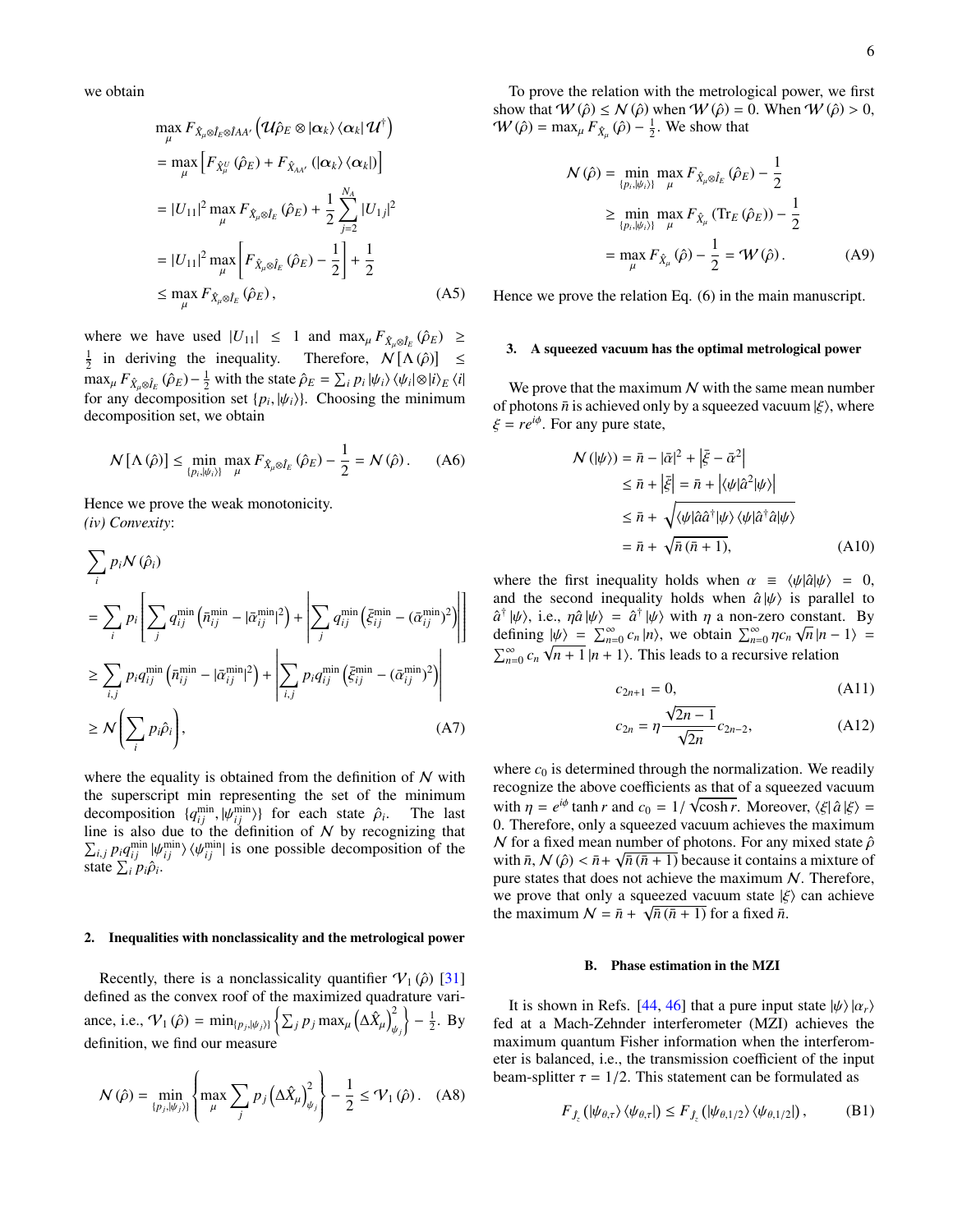where  $|\psi_{\theta,\tau}\rangle = \hat{U}_{\theta}\hat{U}_{\text{BS}}(\tau)|\psi\rangle|\alpha_r\rangle$  is the encoded state at the M<sub>71</sub>  $\hat{U}_{\theta} = e^{-i\hat{L}\theta}$  with  $\hat{I}_{\theta} = (e^{\frac{i}{2}\hat{\phi}} - \hat{L}^{\dagger}\hat{\phi})/2$  and  $\hat{U}_{\theta}(\sigma) =$ MZI,  $\hat{U}_{\theta} = e^{-i\hat{J}_{z}\theta}$  with  $\hat{J}_{z} = (\hat{a}^{\dagger}\hat{a} - \hat{b}^{\dagger}\hat{b})/2$ , and  $\hat{U}_{BS}(\tau) =$  $e^{-i \arcsin \sqrt{\tau(a^{\dagger}b+b^{\dagger}a})}$ . Here we show this statement is also true for a mixed input state of the form  $\hat{\rho} \otimes |\alpha_r\rangle \langle \alpha_r|$ . For a mixed state  $\hat{\alpha}$  one can decompose it into state  $\hat{\rho}$ , one can decompose it into

$$
\hat{\rho} = \sum_{j} p_j |\psi_j\rangle \langle \psi_j|, \tag{B2}
$$

where  $p_j > 0$  and  $\sum_j p_j = 1$ . The encoded state is  $\hat{\rho}_{\theta,\tau} = \hat{\rho}(\hat{p}_j, \hat{\rho}_j)$  $\hat{U}_{\theta} \hat{U}_{\text{BS}}(\tau) \hat{\rho} \otimes |\alpha_r \rangle \langle \alpha_r | \hat{U}_{\text{BS}}^{\dagger}(\tau) \hat{U}_{\theta} = \sum_j p_j |\psi_{\theta,\tau,j}\rangle \langle \psi_{\theta,\tau,j}|,$  where  $|\psi_{\theta,\tau,j}\rangle = \hat{U}_{\theta}\hat{U}_{\text{BS}}(\tau)|\psi_j\rangle|\alpha_r\rangle.$ <br>Therefore the maximum

Therefore, the maximum QFI is at  $\tau = 1/2$  since

$$
F_{\hat{J}_z}(\hat{\rho}_{\theta,1/2}) = \min_{\{p_j, |\psi_{\theta,j}\rangle\}} \sum_j p_j F_{\hat{J}_z} (|\psi_{\theta,1/2,j}\rangle \langle \psi_{\theta,1/2,j}|)
$$
  
\n
$$
\geq \sum_j p_j^{\min} F_{\hat{J}_z} (|\psi_{\theta,\tau,j}^{\min}\rangle \langle \psi_{\theta,\tau,j}^{\min}|)
$$
  
\n
$$
\geq F_{\hat{J}_z}(\hat{\rho}_{\theta,\tau}),
$$
 (B3)

where the equality is due to the convex roof construction of the QFI [\[57,](#page-7-39) [58\]](#page-7-40). The first inequality is obtained using Eq. [\(B1\)](#page-5-1) with  $|\psi_{a,\tau}^{\min}\rangle = \hat{U}_{\theta}\hat{U}_{\text{BS}}(\tau)|\psi_{j}^{\min}\rangle |\alpha_{r}\rangle$  and  $\{p_{j}^{\min}, |\psi_{\theta,j}^{\min}\rangle\}$  denoting the convex roof decomposition and the second inequality is the convex roof decomposition, and the second inequality is due to the convexity of the QFI [\[39\]](#page-7-21). Hence we have proved that with an arbitrary input state  $\hat{\rho} \otimes |\alpha_r\rangle \langle \alpha_r|$ , the balanced MZI prives the maximum OFI gives the maximum QFI.

### C. Relation to Quantum Macroscopicity

<span id="page-6-9"></span>Here we provide the full expression of  $N$  for a pure state  $|\psi\rangle = \sum_{j=1}^{L} c_j |\alpha_j\rangle$  in terms of the phase-space distance  $d_{jk} \equiv \alpha_j - \alpha_k$  and the inner product  $f_{jk} = \langle \alpha_k | \alpha_j \rangle$ . We find  $\mathcal{N} =$  $\alpha_j - \alpha_k$  and the inner product  $f_{jk} = \langle \alpha_k | \alpha_j \rangle$ . We find  $\mathcal{N} =$  $\bar{n} - |\bar{\alpha}|^2 + |\bar{\xi} - \bar{\alpha}^2|$ , where

$$
\bar{n} - |\bar{\alpha}|^2 = \frac{1}{2} \sum_{j,k}^{L} |c_j|^2 |c_k|^2 |d_{jk}|^2 (1 - |f_{jk}|^2) \n+ \sum_{j \neq k \neq l}^{L} c_j^* |c_k|^2 c_l d_{jk}^* d_{lk} (f_{lj} - f_{lk} f_{kj}) \n+ \frac{1}{2} \sum_{j \neq k \neq l \neq m}^{L} c_j^* c_k^* c_l c_m d_{jk}^* d_{ml} f_{mj} f_{lk},
$$
\n(C1)

and the squeezing term as

<span id="page-6-10"></span>
$$
|\bar{\xi} - \bar{\alpha}^2| = \frac{1}{2} \left| \sum_{j,k}^{L} |c_j|^2 |c_k|^2 d_{jk}^2 \left( 1 + 2 \frac{c_k^*}{c_j^*} f_{kj} + |f_{kj}|^2 \right) \right|
$$
  
+ 
$$
\sum_{j \neq k \neq l}^{L} c_j^* |c_k|^2 c_l d_k^2 (f_{lj} + f_{lk} f_{kj} + \frac{c_j^*}{2c_k^*} f_{kj} f_{lj})
$$
  
+ 
$$
\frac{1}{2} \sum_{j \neq k \neq l \neq m}^{L} c_j^* c_k^* c_l c_m d_{ml}^2 f_{mj} f_{lk}
$$
 (C2)

From the above equations, we see that the squeezing term  $|\bar{\xi}$  –  $\bar{\alpha}^2$ | contains three contributions similar to that of  $\bar{n} - |\bar{\alpha}|^2$ . The first line on the right-hand side of Eq. (C<sub>2</sub>) corresponds to the first line on the right-hand side of Eq.  $(C2)$  corresponds to the contribution from any two components in the superposition state, while the next two lines represent the contributions from any three and any four components, respectively. We note that for any coherent superposition state  $\bar{n} - |\bar{\alpha}|^2$  is always non-zero,<br>while it may not be true for  $|\bar{\xi} - \bar{\alpha}^2|$ . For example, the odd cat while it may not be true for  $|\bar{\xi} - \bar{\alpha}^2|$ . For example, the odd cat<br>state  $|\alpha\rangle = 1/\sqrt{N}$  ( $|\alpha\rangle = |\alpha\rangle$ ) with  $N = 2 - 2e^{-2|\alpha|^2}$  when state  $|\alpha\rangle = 1/\sqrt{N_-} (|\alpha\rangle - |- \alpha\rangle)$  with  $N_- = 2 - 2e^{-2|\alpha|^2}$  when  $\alpha \to 0$  $\alpha \rightarrow 0$ .

When the coherent components are far apart from each other, they are almost orthogonal to each other such that  $f_{jk} \approx 0$ . In this case, we have  $\bar{n} - |\bar{\alpha}|^2 = |\bar{\xi} - \bar{\alpha}^2|$  and the nonclassicality measure is nonclassicality measure is

$$
\mathcal{N}(|\psi\rangle) = \sum_{j,k}^{L} |c_j|^2 |c_k|^2 |d_{jk}|^2.
$$
 (C3)

- <span id="page-6-0"></span>[1] J. M. Raimond, M. Brune, and S. Haroche, [Rev. Mod. Phys.](http://dx.doi.org/10.1103/RevModPhys.73.565) 73[, 565 \(2001\).](http://dx.doi.org/10.1103/RevModPhys.73.565)
- <span id="page-6-1"></span>[2] S. L. Braunstein and H. J. Kimble, [Phys. Rev. Lett.](http://dx.doi.org/10.1103/PhysRevLett.80.869) 80, 869 [\(1998\).](http://dx.doi.org/10.1103/PhysRevLett.80.869)
- <span id="page-6-2"></span>[3] S. L. Braunstein and P. van Loock, [Rev. Mod. Phys.](http://dx.doi.org/10.1103/RevModPhys.77.513) 77, 513 [\(2005\).](http://dx.doi.org/10.1103/RevModPhys.77.513)
- <span id="page-6-3"></span>[4] E. Knill, R. Laflamme, and G. J. Milburn, Nature 409[, 46 EP](https://doi.org/10.1038/35051009) [\(2001\).](https://doi.org/10.1038/35051009)
- <span id="page-6-4"></span>[5] V. Giovannetti, S. Lloyd, and L. Maccone, *[Phys. Rev. Lett.](http://dx.doi.org/10.1103/PhysRevLett.96.010401)* 96, [010401 \(2006\).](http://dx.doi.org/10.1103/PhysRevLett.96.010401)
- <span id="page-6-5"></span>[6] A. J. Leggett, *Journal of Physics: Condensed Matter*, 14[, R415](http://dx.doi.org/10.1088/0953-8984/14/15/201) [\(2002\).](http://dx.doi.org/10.1088/0953-8984/14/15/201)
- <span id="page-6-6"></span>[7] M. Arndt and K. Hornberger, [Nature Physics](https://doi.org/10.1038/nphys2863) 10, 271 EP [\(2014\).](https://doi.org/10.1038/nphys2863)
- <span id="page-6-7"></span>[8] M. S. Kim, W. Son, V. Bužek, and P. L. Knight, *[Phys. Rev. A](http://dx.doi.org/10.1103/PhysRevA.65.032323)* 65[, 032323 \(2002\).](http://dx.doi.org/10.1103/PhysRevA.65.032323)
- [9] W. Xiang-bin, Phys. Rev. A 66[, 024303 \(2002\).](http://dx.doi.org/10.1103/PhysRevA.66.024303)
- <span id="page-6-8"></span>[10] W. Vogel and J. Sperling, *Phys. Rev. A* **89**[, 052302 \(2014\).](http://dx.doi.org/10.1103/PhysRevA.89.052302)
- [11] M. Brunelli, C. Benedetti, S. Olivares, A. Ferraro, and M. G. A. Paris, Phys. Rev. A 91[, 062315 \(2015\).](http://dx.doi.org/ 10.1103/PhysRevA.91.062315)